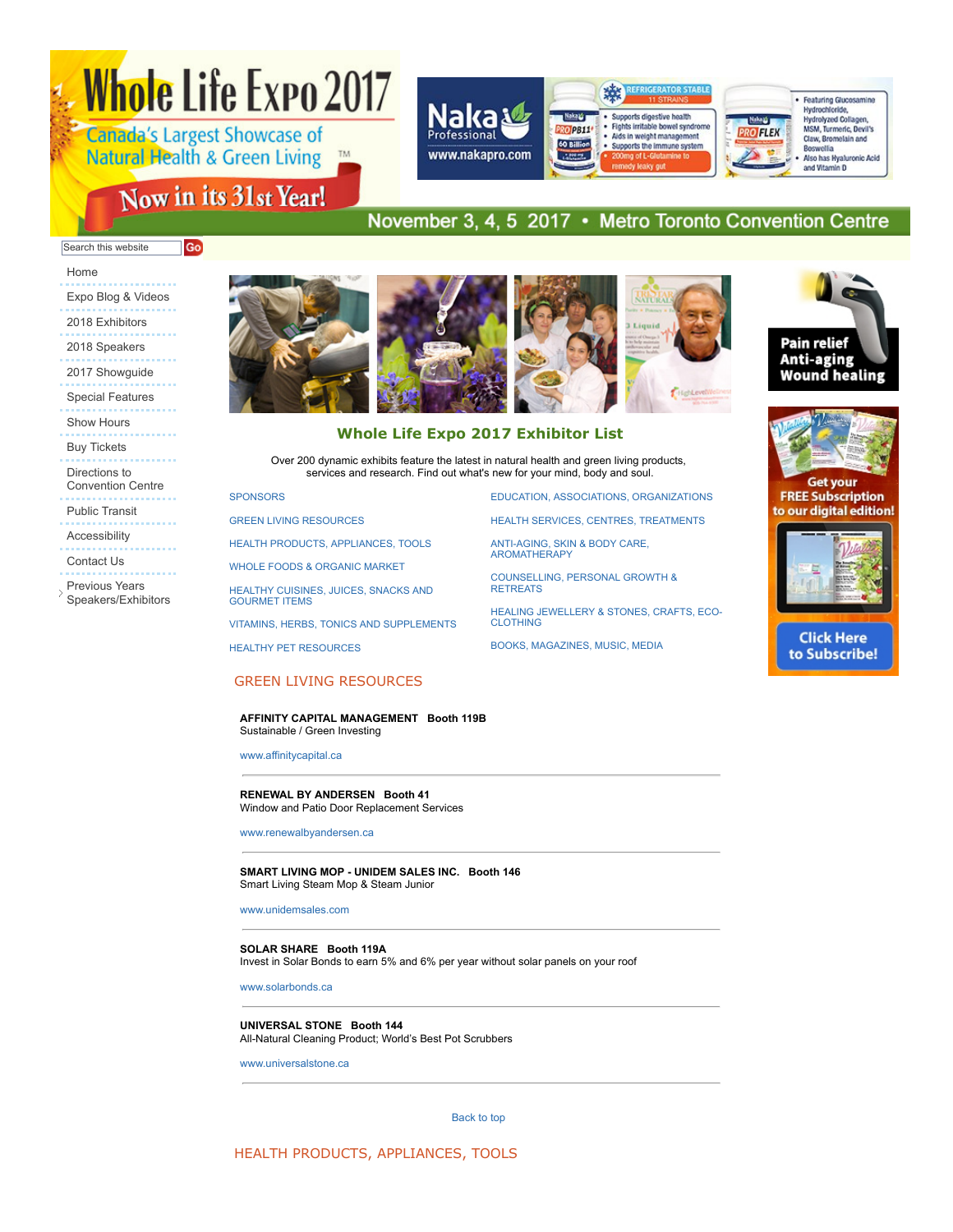# **AQUASMART TECHNOLOGIES INC. Booth 4**

Water Purification Systems, Shower Filters

www.aquasmart.com

#### **AROMAFRESH Booth 15**

Ecological Automatic Air Fresheners and Natural Hypoallergenic Odor Neutralizer

www.aromafresh.ca

#### **BOD-E-TUNE WELLNESS/OWEN SOUND WELLNESS Booth 47**

Frequency Tuning Bracelets; Hair Scan; Eurobody Shaper; Salt Lamps; Bamboo Sheets

www.owensoundwellness.com

#### **CENTURION Booth 51**

PEMF Therapy Products

#### **COMFORT CORNER CORP Booth 228** Orthopedic Insoles

www.docwalks.com

#### **ENOCH ENTERPRISES Booth 31**

Gator Balm; African Fairtrade Society; Buncha Farmers; Tropic Isle Living products; Mr. Johns Products

#### **EPHRA KAY INTERNATIONAL Booth 130**

Neurozyne A and X; Genesen Touch Pointer; Herbal Supplements; Kapha 402 Premium; Asonia Pillow

# **ERADICATOR TECHNOLOGIES Booth 141,142**

Canadian Manufacturer of EMF and Geopathic Stress Protection Products; ELFR Eliminator; Lotus Shield; Hair Analysis Laboratory Specializing in Customized Homeopathic Remedies

www.eradicatortechnologies.com

#### **EXPRESS HEAT THERAPY Booth 143** Instant Heat Pads

www.expressheattherapy.com

#### **FREQUENCY MATTERS Booth 89**

Helo: The Wearable Technology that Reads and Analyses the Widest Range of Body Health Data; Bioptron Light

www.frequencymatters.worldgn.com

#### **GREEN'S YOUR COLOUR INC Booth 14**

Triple Insulated Stainless Steel Bottles with Built-In Tea/ Ice/ Fruit Strainers and Different Lid Options

www.greensyourcolour.com

# **HALIKALI CANADA Booth 242**

KA-BA Wands; Colloidal Mineral Generators; Colloidal Gold by Halikali

www.halikali.com

# **IQ POWER Booth 110**

Ionic Jewellery; Pur Life Bracelet

www.purlifeus.com

#### **J.A.Y. HOLDINGS INC Booth 96,97** Professional Hair Tools: Straighteners; Curlers; Heated Brushes; Natural Hair Extensions

www.pythair.com

**JABSHEEDA HERBS & GOLDEN ARCHES ORTHOTICS Booth 62,63** Self-massage Techniques for Pain; Dental Care; Magnetic Copper Bracelets; Orthotic Service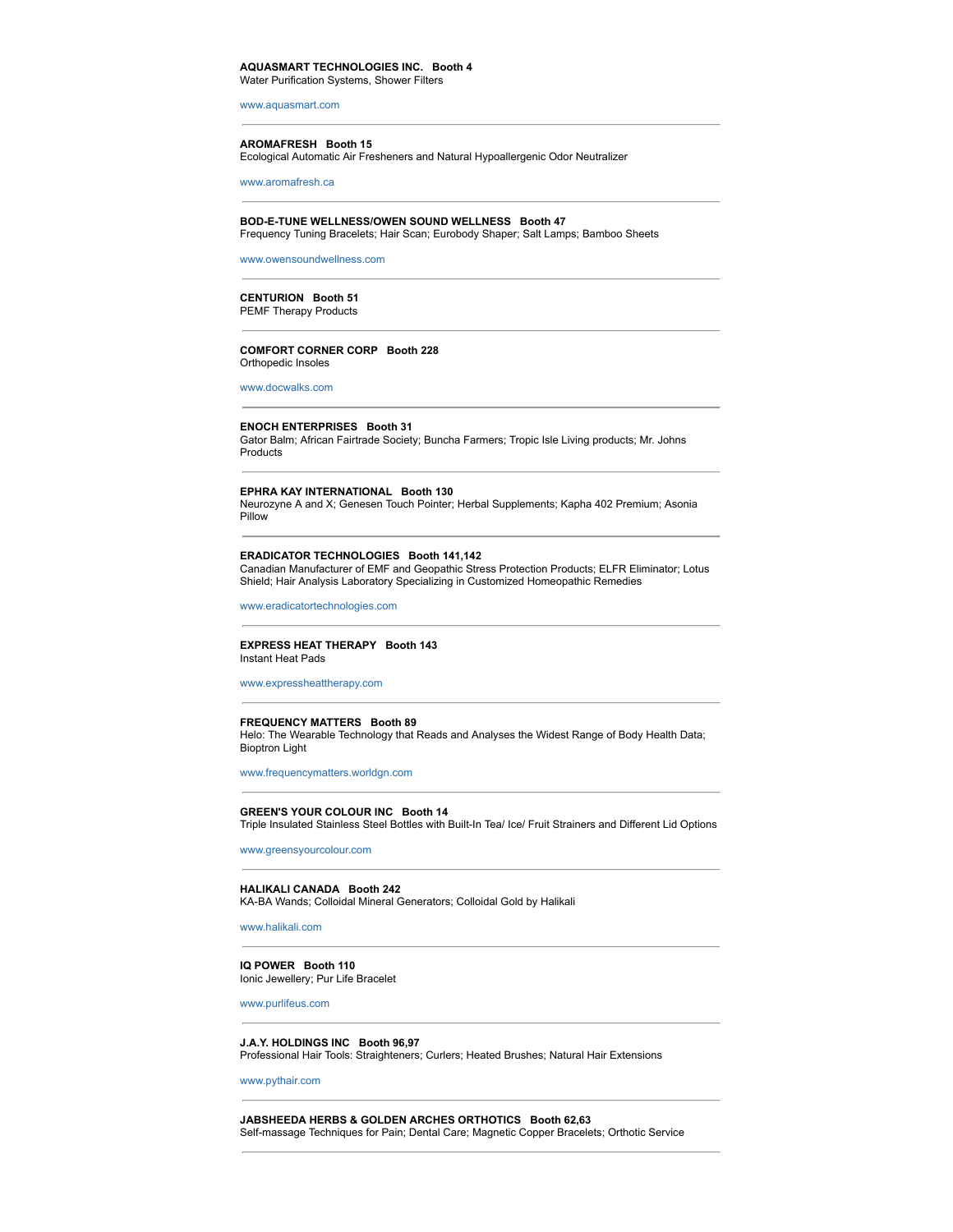www.hidow.com

**OXY EXPERT INC. Booth 77** Hyperbaric Oxygen Chambers

www.oxyexpert.com

# **PACE / ESSENTIA Booth 19**

PACE: Information Regarding the Planetary Assn. For Clean Energy; Essentia: EM2 Meter; TriField; Pulsor; EMF Shielding; ADR; Purple Plate

www.pacenet.homestead.com

#### **PANCHHI INC. Booth 100**

Organic and Therapeutic Linens Made for Babies and Toddlers

www.panchhi.ca

#### **PEACHTREE HEALTH FOODS Booth 241A** Kangen Water Machine from Japan for Alkaline, Anti-Oxidant, Micro-Clustered Water

www.peachtreehealthfoods.com

#### **PERFECT SLEEP PAD Booth 17**

A mattress Pad that Provides Individualized Temperature Control for any Size Mattress Using Water Circulation; Increases R.E.M. Sleep

www.perfectsleeppad.com

#### **POLARAID HEALTH INC. Booth 70** Polarization disc for enhancing the body's self-healing capability

www.polaraidhealth.com

#### **QUANTUMWAVE Booth 60**

Scalar Wave Laser and Lotus Violet-Light Laser for dissolving stress and pain and transforming cell memory; Quantumfield Inducer (QIFi)

www.unwindingwithlasers.com

#### **SAUNARAY INC. Booth 229,230** Hand-Crafted Medical Grade Infrared Saunas for Detoxification

www.saunaray.com

#### **SERENITY 2000 INC Booth 83** Magnetic Therapy Products

www.serenity2000.com

#### **SMOVEY CANADA Booth 44**

The repetitive movements with the SMOVEY VIBROSWING-SYSTEM coupled with the art of reflexology will lead to an increase level of fitness, happiness and relief by stimulating your body and mind in a fun and enjoyable way

www.smoveycanada.com

#### **TARA WELLBEING INC. Booth 239**

Chinese Medicine Acupoint Patches, Mugwort Moxibustion, and Ginseng, to Clear Channel Blockages, Detox, Relieve Pain, Diabetes, Chronic Issues, Promote Sleep and Fat Loss, Improve Energy and Immune System

#### **TITANIUM EXCLUSIVE COOKWARE INC. Booth 166** Titanium-Coated Cookware; Silicone Utensils; Titanium Anti-Tarnish Cleaner

www.titaniumexclusive.com

#### **TORONTO REBOUNDER STORE Booth 120** Bellicon Rebounder Mini Trampolines

www.torontorebounder.com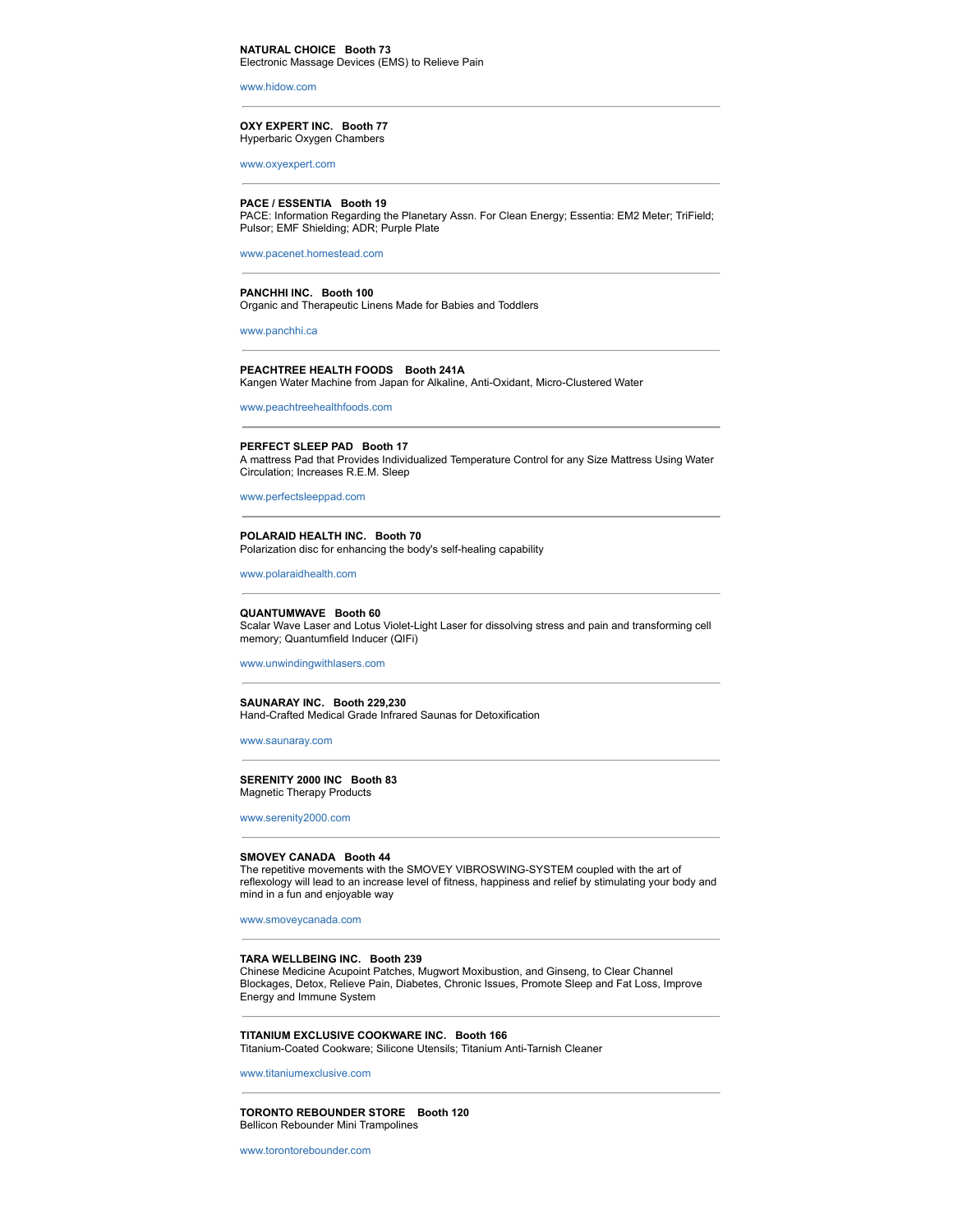#### **truMEDIC Booth 112**

InstaShiatsu+: Foot Massager with Heat; Neck & Back Massager with Heat

www.trumedic.com

#### **VOXXLIFE Booth 98**

Neurological Socks and Insoles using Human Performance Technology (HPT) Reduce Pain, Increase Strength, Endurance, Stability and Balance

www.voxxlife.com/tracylalonde

#### **ZEPTER INTERNATIONAL CANADA INC. Booth 90, 91**

Bioptron Light & Colour Therapy; Masterpiece Cookware; Vacsy Food Preservation

www.zepterinternational.ca

#### Back to top

# WHOLE FOODS & ORGANIC MARKET

#### **ACROPOLIS ORGANICS Booth 150,151**

Extra Virgin Olive Oils; Balsamic Vinegars; Olives; Tapenades

www.acropolisorganics.com

#### **AVOLIVE INC. Booth 182A**

Award-Winning Extra Virgin Olive Oils & Balsamic Vinegars From Europe and Mediterranean Countries

www.avolive.com

#### **BROYA Booth 243A** Ready-to-drink Organic Chicken and Grass-Fed Beef Bone Broth

www.broyaliving.com

#### **FROMAGERIE L'ANCÊTRE Booth 181** L'Ancêtre Organic Cheeses and Butter

www.fromagerieancetre.com

#### **HEARTY CATERING Booth 216** Organic and Locally Sourced Meals and Snacks, including Vegan and Gluten-free options

www.heartycatering.com

#### **HELLO FRESH CANADA Booth 190**

Meal Kit Delivery Service; Fresh, Pre-measured Ingredients; Step by Step Recipes You can Cook in 30' or Less

www.hellofresh.ca

#### **THE BEE SHOP INC. Booth 209**

Honey; Propolis; Royal Jelly; Bee Pollen; Bee Venom; Beeswax: Candles, Soaps, Lip balms, Skin Creams

www.thebeeshop.net

#### **THE PORTOBELLO BURGER Booth 211B**

Portobello Burger; Eggplant Parmesan Sandwich; 3 Salad Combo; Mushroom Soup; Brownies; Coconut Cream Pie

www.theportobelloburger.com

**THE TAMALE GIRL Booth 212B** Authentic, Handmade, Gluten-Free Tamales in Vegan Black Bean

www.facebook.com/thetamalegirl

**TRADITION MISO Booth 215** Miso; Miso Tamari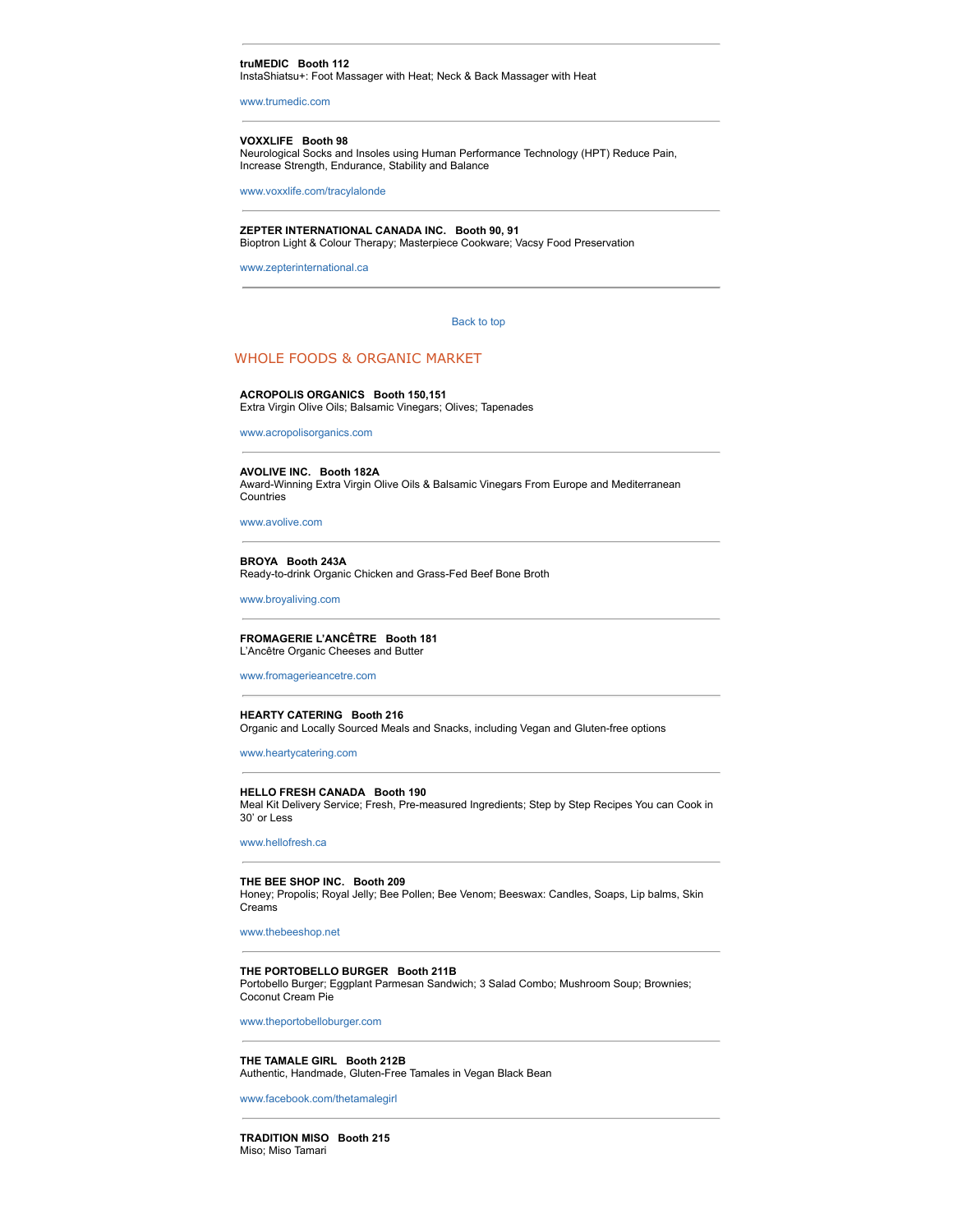**VAN DYK'S HEALTH JUICE PRODUCTS LTD. Booth 183** Van Dyk's by Nature 100% Pure Wild Blueberry Juice

www.vandykblueberries.ca

#### Back to top

# HEALTHY CUISINES, JUICES, SNACKS AND GOURMET ITEMS

#### **AVAZERA Booth 163**

Organic Super Foods; Loose Leaf Wellness Tea Blends and Healing Natural Gemstone Jewellery

www.avazera.com

#### **BARILLA PASTA Booth 167,168,185,186** Build Your Own Pasta MIA Way!

www.barilla.com

# **BLACK MAGIC ACADEMY Booth 191**

Wild Chaga Mushroom Rootbeer Tonic from Sustainably Harvested Chaga in Northern Ontario Forests

www.blackmagicalchemy.com

#### **BURNER Booth 208**

Toronto's Very Own All Natural Hot Pepper Sauce

www.burnerpeppersauce.com

#### **CHA'S ORGANICS Booth 194**

Certified Organic and Fair Trade Spices, Tea and Coconut Milks

www.chasorganics.com

**CHOCOSOL TRADERS Booth 189** Eating and Drinking Chocosol Traders Chocolate and Coffee

www.chocosoltraders.com

#### **EDNATURALS BAR Booth 202**

Moringa Nutritional Superbar - Vegan-Friendly, Gluten-Free, Wholesome Ingredients

www.ednaturals.ca

#### **FENNEL ORGANIC EATERY Booth 217** Food Ready to Eat: Salad Bar, Hot Dishes, Dessert, Water and Fruit

www.fenneleatery.com

# **GEORGIAN BAY GRANOLA COMPANY Booth 179**

Delicious, Organic, Gluten-free Granola: Sugar Bush Maple; Wildflower Honeybee Crunch; Coconut Mango Bliss; Apple Blueberry Crisp

www.facebook.com/GeorgianBayGranolaCompany

**GIDDY YOYO Booth 152** Raw Dark Chocolate; Dried Fruit; Chocolate-Covered Dried Fruit; Edible Body Butter

www.giddyyoyo.com

#### **GOOD FOOD FOR GOOD Booth 204A**

Indian & Mexican Cooking Sauces; Organic Ketchup Sweetened with Dates; Organic, LooseLeaf Turmeric Teas

www.goodfoodforgood.ca

**GOVINDA'S Booth 210**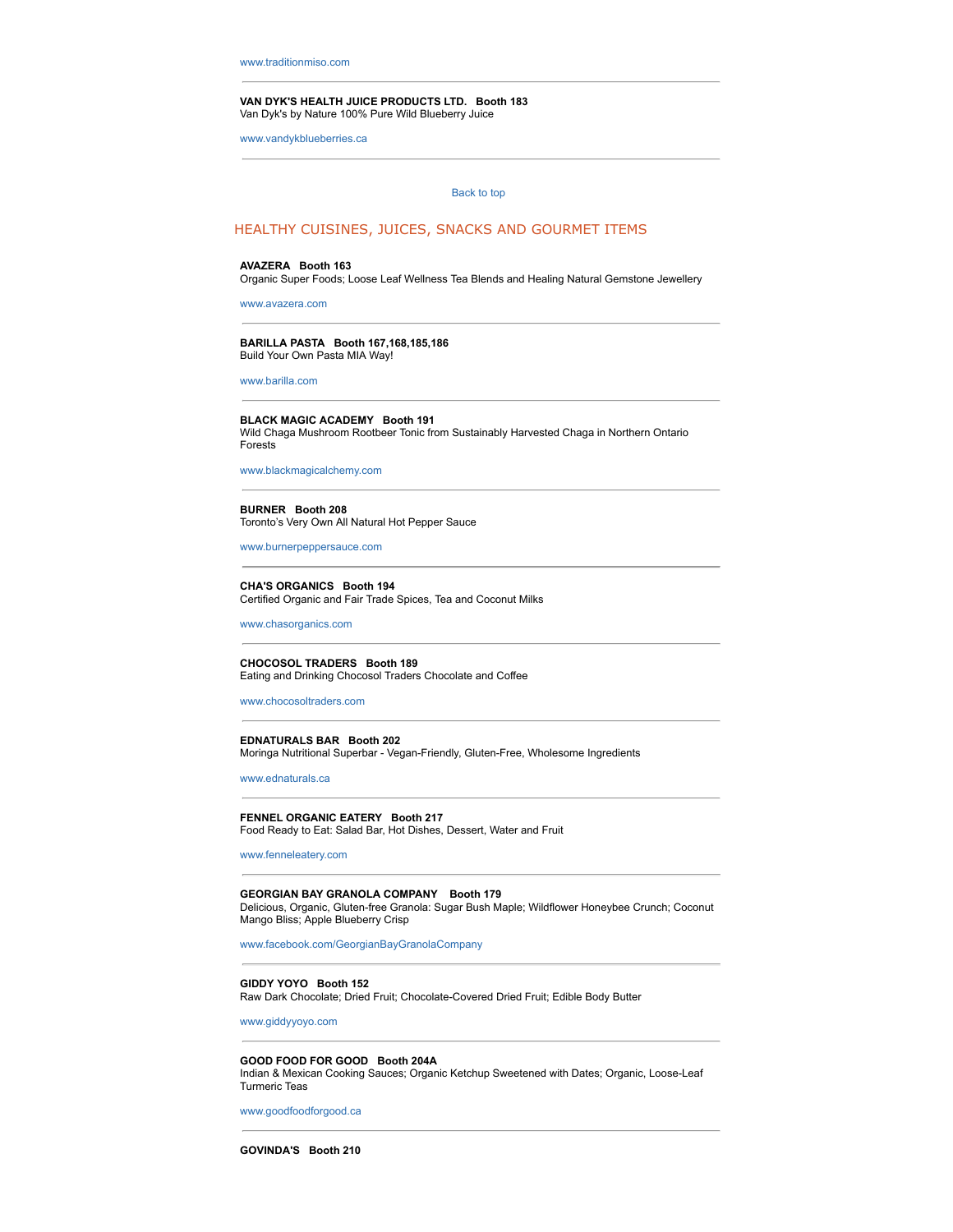Cooked Vegan Meals; Philosophical Books; Incense; Japa Beads; Japa Bags; CDs

www.torontokrishna.com

#### **JUICE PLUS+ Booth 207**

Tower Garden Aeroponic Growing System; Juice Powder Concentrate Capsules and Chewables; Shakes; Bars

www.annelisegreier.towergarden.ca

#### **LA LIMONADA Booth 244**

Freshly Squeezed Lemonade; Cold Pressed Grapeade; Doubles

#### **MNR DISTRIBUTORS Booth 188**

Herbal Tonics; Teas; Plant-Based Oils; Supplements

#### **NUD FUD INC. Booth 203** Raw, Organic, Gluten-free Snacks

www.nudfud.com

#### **OATBOX Booth 201**

A Breakfast Company Handcrafting Delicious and Healthful Products; New Granola Flavors Every Month Made With the Highest Grade Ingredients; Better Mornings Delivered Straight to Your Door

www.oatbox.com

#### **ORGANIC TRADITIONS Booth 153,154** Organic and Gluten-Free Foods; Pukka Teas

www.organictraditions.com

#### **ORGANO GOLD Booth 173**

Healthier Coffee; Weight Management Shakes; Organo Gold; OGX Fenix

#### **PATIENCE FRUIT & CO. Booth 206**

Dried Cranberries and small Fruit Products (Juices, Snacks, Cranberries, Blueberries)

www.patiencefruitco.com

#### **RAWCOLOGY INC. Booth 214** Superfood Coconut Chips

#### www.rawcology.com

**SMART SWEETS INC. Booth 184** Fruity Gummy Bears; Seriously Sour Gummy Bears

www.smartsweets.com

#### **STYRIAN GOLD INC Booth 195**

Pumpkin Seed Products: Oil, Seeds, and Protein Powder, All From Styria, Austria

www.styriangold.ca

#### **TAMLOOK.COM Booth 165**

100% Natural Tea; 14 kinds of Healthy Benefits; Tea Boxes

www.tamlook.com

#### **TETLEY TEA Booth 158**

Ayurvedic Teas for Holistic Well-Being Balancing Mind-Body-Spirit

www.Tetley.ca

#### **THREE FARMERS PRODUCTS Booth 193** Three Farmers Snacks and Camelina Oils

www.threefarmers.ca

#### **TROPICAL TEMPTATIONS KONA CAFE Booth 218,219** 100% Estate Grown Kona Coffee, Served Hot or Iced, With Gluten Free and Vegan Baking;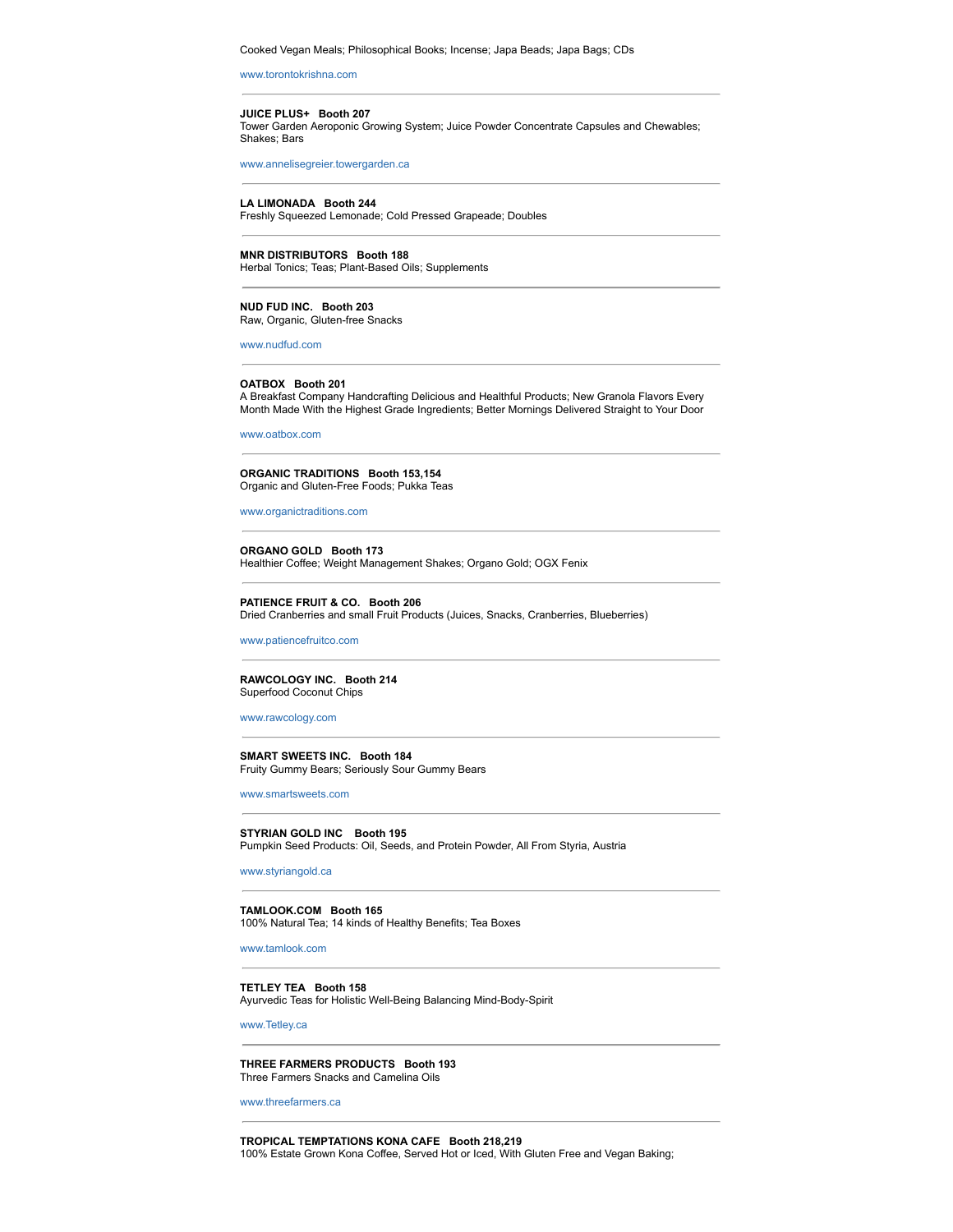Hawaiian Macadamia Nuts and Organic Aloha Spice Co Seasonings

www.tropicaltemptations.org

#### **WHOLLY VEGGIE Booth 187** Veggie-full Patties

www.whollyveggie.com

#### Back to top

# VITAMINS, HERBS, TONICS AND SUPPLEMENTS

#### **ADVANCED ORTHOMOLECULAR RESEARCH (AOR) Booth 138,139**

Science-based magnesium supplements with a focus on purity and bioavailability: Magnesium Synergy, Magnesium Glycinate, Magnesium Malate, Magnesium/Potassium Aspartates, Mag-K-Taurine, Magnesium + Taurine, Cardio Mag 2.0, Advanced Magnesium Complex. Each different form of magnesium offers different health benefits, from relieving muscle pain and helping improve sleep; to lowering blood pressure and boosting cellular energy.

www.aor.com

#### **BETA GLUCAN COMPANY OF CANADA INC Booth 137B** Glucan 300® Clinically Proven to Strengthen immunity

www.betaglucancanada.com

# **BONA DEA WELLNESS INC. Booth 126**

Menopause Expert; Hormone Testing; Supplements for Weight Loss, Menopause

www.irenehogan.com

#### **CLEAR LIFE WATER INCORPORATED Booth 170** Lyposomal Vitamin C; Glutathione; R-Ala

www.livclear.ca

#### **CLM HEALTH GROUP INC. Booth 140**

Natural Health Product Distributor of Allimax, The Tomato Pill (Ateronon), Snorestop, and Coco Air Freshener

www.clmhealth.com

#### **FLORA MFG & DISTR. LTD Booth 109** Vitamins and Supplements

www.florahealth.com

#### **HEALTHY PLANET Booth 175,176,177,178**

www.healthyplanetcanada.com

#### **HEALTHY PLANET Booth 222,223,224**

www.healthyplanetcanada.com

#### **HEALTHY PLANET Booth 197,198,199,200**

www.healthyplanetcanada.com

#### **HIGH LEVEL WELLNESS Booth 236,237** Tristar Supplements and Dr. Zoltan Rona's Books

www.tristarnaturals.com

#### **HOLISTIC SERVICES & PRODUCTS INC Booth 3** Mineral Deficiency Testing; Mineral Supplements

**LAND ART Booth 159**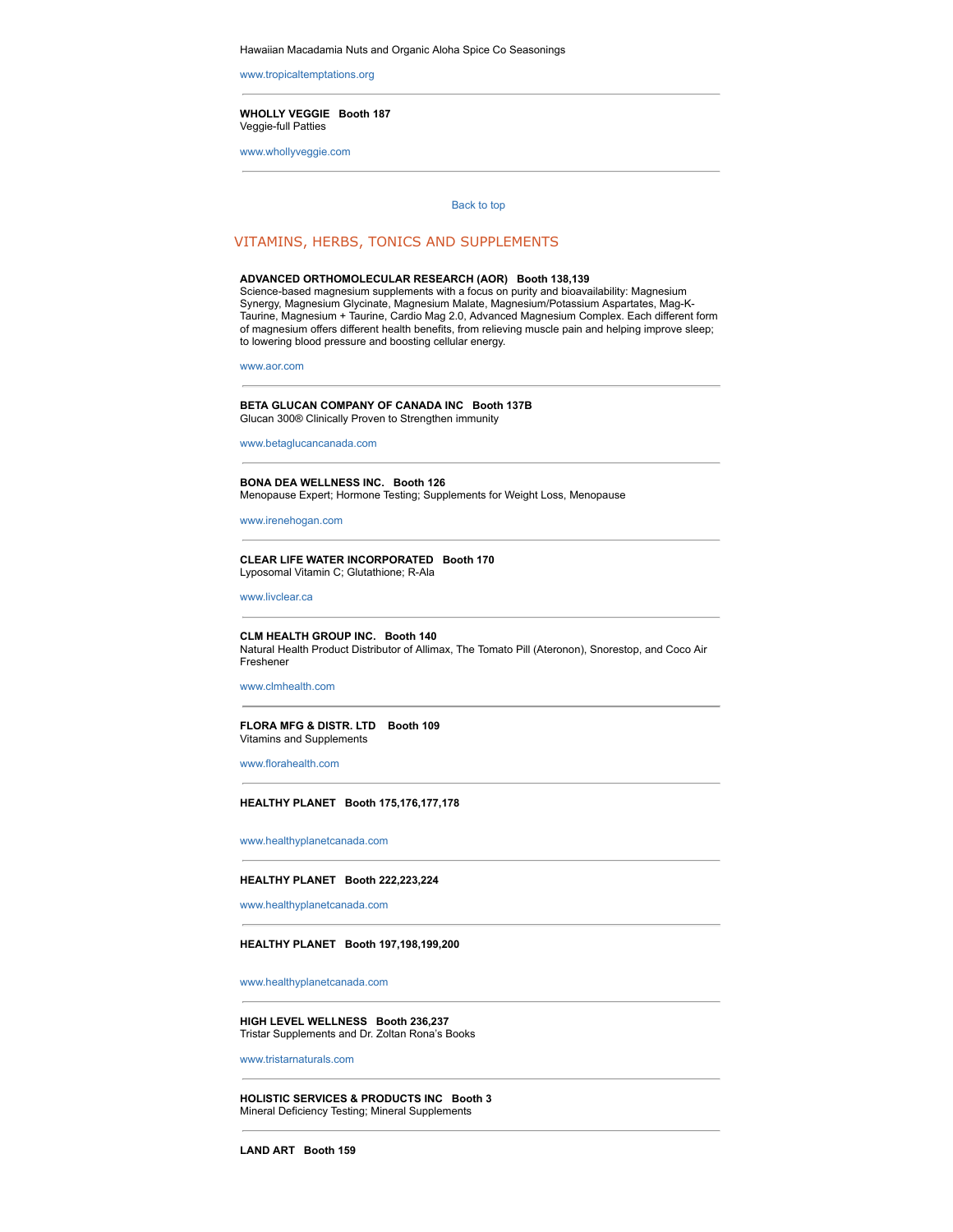Liquid Natural Health Supplements

www.landart.ca

#### **LAVIDA HEALTH PRODUCTS Booth 196**

Organic and Wild-crafted Extracts, Supplements, and Personal Care Products

www.lavidahealth.ca

# **NAKA HERBS & VITAMINS Booth 238**

Innovative Supplements in Liquid or Easy-to-Swallow Forms

www.nakaherbs.com

# **NATURE'S SOURCE INC. Booth 107,108,113,114**

Natural Dispensary of Quality Vitamins and Supplements

www.natures-source.com

#### **NUVOCARE HEALTH SCIENCES INC Booth 104** Anti-Aging; NutriCentials®; Weight Loss; SleepON® and Daily Essentials

www.Nuvocare.com

#### **OSUMEX NATURAL ALTERNATIVES LTD. Booth 171**

Natural Fermented Food (LB17); Natural Flax Hulls; Pure Antarctic Krill Oil Capsules; 5 Mushroom Blend; GMC2 Liquid Glucosamine; HM Chelat 10 parameters Tests for Heavy Metals, Free Radicals, PH, Adrenals, Calcium, Bacteria, Hardness, and Iron in Water

www.osumex.com

#### **PURELE NATURAL Booth 127** Pre and Probiotic Capsules and Powder; Sublingular B12; Chlorophyll; Oregano; Fiberrific, Vitamin D

www.purelenatural.com

#### **SAGEE CANADA WELLNESS Booth 134** Natural Supplements for Brain Health and Glucose Control

www.sagee.ca

#### **SEQUENCE HEALTH LTD. Booth 135** Anti-Aging and Anti-Inflammatory Supplements

www.sequencehealth.ca

#### **SMITH'S PHARMACY Booth 147,148,149,160,161,162** Offering a Caring and Personalized Service; Dedicated to an Integrated and Holistic Approach to Healthcare

www.smithspharmacy.com

**SMITH'S PHARMACY INTEGRATED MED + CLINIC Booth 169** Committed to Using Natural Therapies to Diagnose and Treat Acute or Chronic Conditions; Supporting Your Optimal Health; Book an Appointment

www.imcclinic.com

#### **SURO Booth 136** Elderberry based products; Organic Cough Syrup; Suro®Breathe™, Chaga Mushroom Extract

www.suro.ca

#### **THE HERB WORKS Booth 180** Herbal Formulae Made From Wild-Crafted and Certified Organic Botanicals

www.theherbworks.com

#### **TRUEHOPE CANADA Booth 155** Supplements for Mental Health and More

www.truehopecanada.com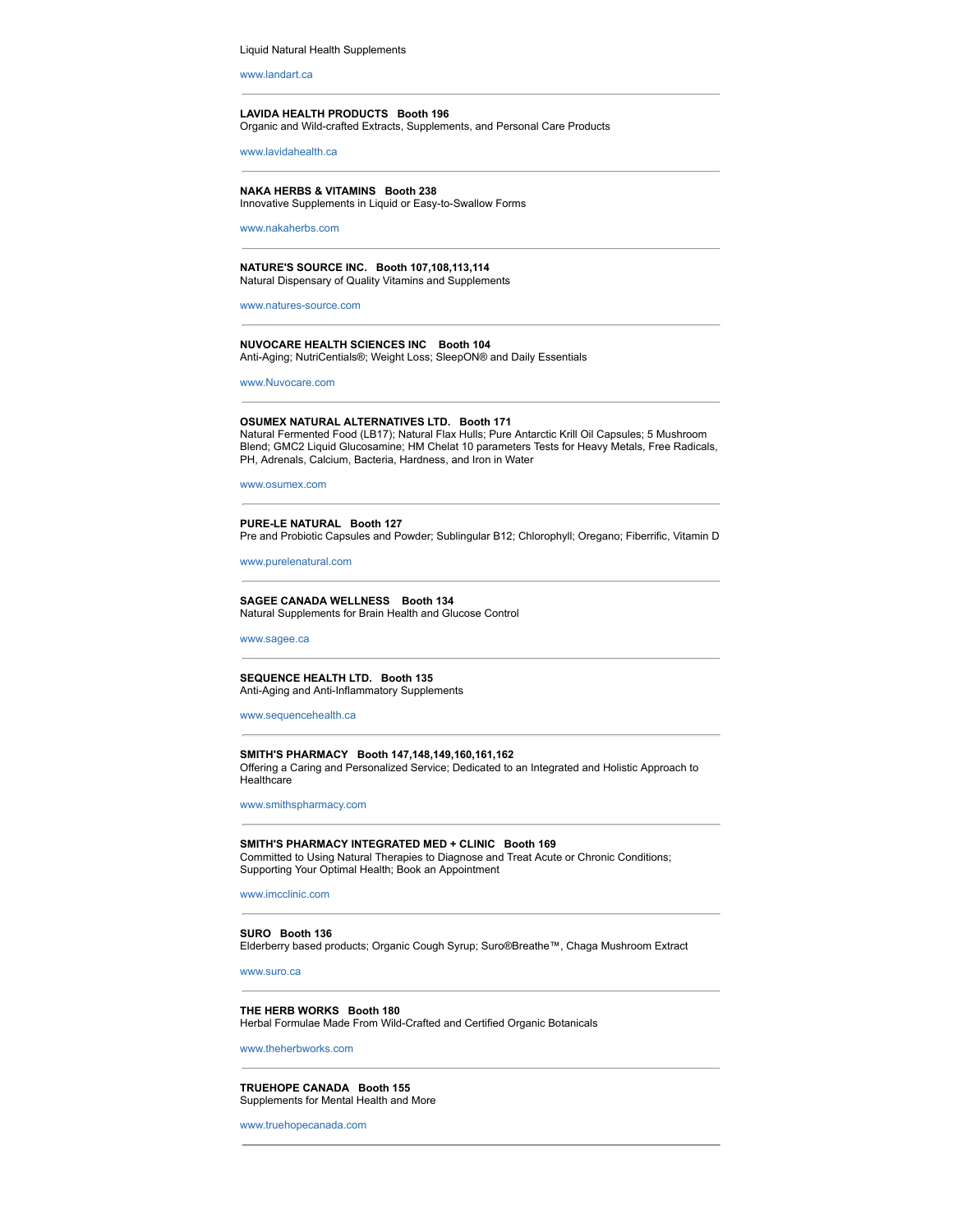#### **YOU IN FOCUS PRODUCTS Booth 128**

Quality German Supplements and Cosmetics to Alkalinize and Heal by Dr. Roland Jentschura

www.youinfocusproducts.com

**YOUNGEVITY CANADA Booth 117,118,121** Nutritional Supplements; Books; CD's by "Doc" Joel Wallach

www.plantmins.com

#### Back to top

# EDUCATION, ASSOCIATIONS, ORGANIZATIONS

# **CANADIAN COLLEGE OF TRADITIONAL CHINESE MEDICINE Booth 45**

Diploma of Acupuncture; Acupuncture Needles; Cupping Sets; Herbs

www.cctcm.ca

#### **CANADIAN ORGANIC GROWERS Booth 232** Organic Growing: Information and Resources

www.cogtoronto.org

#### **CANADIAN SCHOOL OF NATURAL NUTRITION Booth 64** Canada's Leading School of Holistic Nutrition, Teaching the Medicine of the Future; Full and Part-Time Diploma Program

www.csnn.ca

#### **ECKANKAR CANADA IN ONTARIO Booth 57**

Eckankar, The Path of Spiritual Freedom. Its Purpose: to Make God an Everyday Reality in Your Life

www.eckankar.ca

#### **ENTREPRENEUR ENLIGHTENMENT ACADEMY Booth 52**

A Local Business Program with a Spiritual Approach, Combining Curriculum, Events and Community to Support Entrepreneurs to Thrive in Business While Following Their Purpose

www.entrepreneurenlightenmentacademy.com

#### **HOLISTIC CHAMBER OF COMMERCE TORONTO CHAPTER Booth 93**

Your Mind, Your health And Finding Your Voice: Including AUUM Omegas; Long Live Our Pets; Medicine Song Woman; Purium SuperFoods; Your Life Guide

www.holisticchamberofcommerce.com/torontomt

#### **LIVING FOODS INSTITUTE Booth 132,133**

Helping to create optimum health with organic raw and living foods, cleansing, and emotional healing; Programs teaching how to naturally heal the mental, emotional, physical and spiritual self

www.livingfoodsinstitute.com

#### **ORGANIC FARM COOPERATIVE INC. Booth 245** Organic Farm Coop and Organic Popping Corn

www.organicfarmcoop.org

#### SPIRITUAL HEALTH & WELL-BEING Booth 27 Christian Science: Spiritual Healing

www.fifthchurchtoronto.com

#### **THE INSTITUTE OF HOLISTIC NUTRITION Booth 131** Day, Afternoon, and Evening Classroom Studies in Applied Holistic Nutrition

www.instituteofholisticnutrition.com

**THE SEVENTH HAPPINESS SCHOOL OF CHI GONG Booth 46** Pureland Qi Gong®; Wu's Eye Qigong; Teacher & Healer Online Program; Orgone Pyramids for EMF and Protection

www.theseventhhappiness.com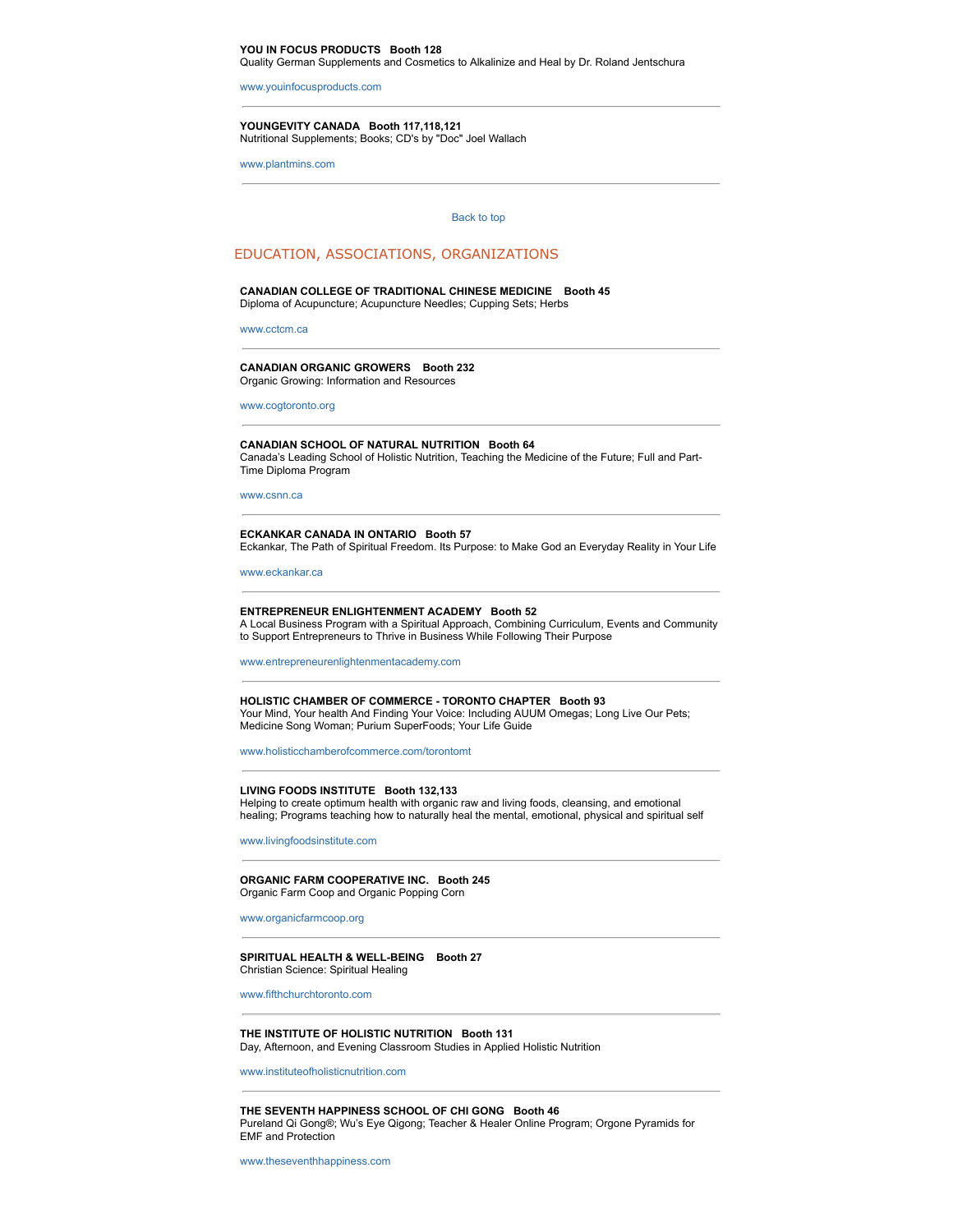#### **THE WHISPERING SONG SCHOOL OF ENERGY MEDICINE Booth 74,75**

Soul Consultations; Workshops; Courses; Retreats; Geomancing; Medicine Wheel Charts

www.whisperingsong.ca

#### **TRANSFORMATIONAL ARTS COLLEGE Booth 106**

Personal Development and Professional Training Programs in Spiritual Psychotherapy, Holistic Health Care, Spiritual Direction, and Coaching

www.transformationalarts.com

#### Back to top

# HEALTH SERVICES, CENTRES, TREATMENTS

#### **ACULOSOPHY Booth 53**

An Etobicoke Clinic Connecting Acupuncture & Traditional Chinese Medicine (TCM) With a Modern Approach. Acupuncture Sessions Include Pulsating Electromagnetic Field Therapy (PEMF), The Future of Accelerated Healing; Free Pulse Diagnosis Available at the Booth All Day

www.aculosophy.com

**ANDRE DECAIROS RMT / IVAN DAVIS SHIATSU & TAI MASSAGE Booth 125** Massage Therapy; Thai Massage; Shiatsu; Swedish; Abdominal Detox Massage

www.shiatsuwithivan.ca

#### **AURORA CANNABIS INC. Booth 76** Aurora Cannabis Stands for Compassion, Inclusivity and a Passion for Finding Innovative Ways to Help Patients Access Their Medical Cannabis

www.auroramj.com

**DESIGN FITNESS Booth 54** Lifestyle-Based Alternative to Fitness that Promotes Vitality, Balance, and Happiness

www.designfitness.ca

#### DR. DANA COLSON, WELLNESS-BASED DENTISTRY Booth 84,85 Wellness-Based Dentistry + Crystal Bed

www.allsmiles.ca

#### **GAME CHANGER EXPERT Booth 122,123** QEEG Brain Mapping; Hyperbaric Oxygen Therapy; Neurofeedback; Superfoods

www.gamechangerexpert.com

#### **HEALTH HARMONIES Booth 25** PEMF Pulsed Electro Magnetic Therapy

www.healthharmonies.com

**INSTITUTE FOR HORMONAL HEALTH Booth 86** Hormonal Health Clinic; Urogenital Health; doTerra Essential Oils

www.hormonalhealth.ca

#### **LASTMINUTEMASSAGE.CA Booth 49A** Website Posting "Last-Minute" Openings in Massage Therapy

www.lastminutemassage.ca

**MICROCELL SCIENCES INC Booth 172** Live Blood Analysis

www.microcellsciences.com

**NEW MILLENIUM LIVING LIMITED Booth 72** QRA™ Nutritional Re-Balancing and Organ, Gland Testing; Premier Research Labs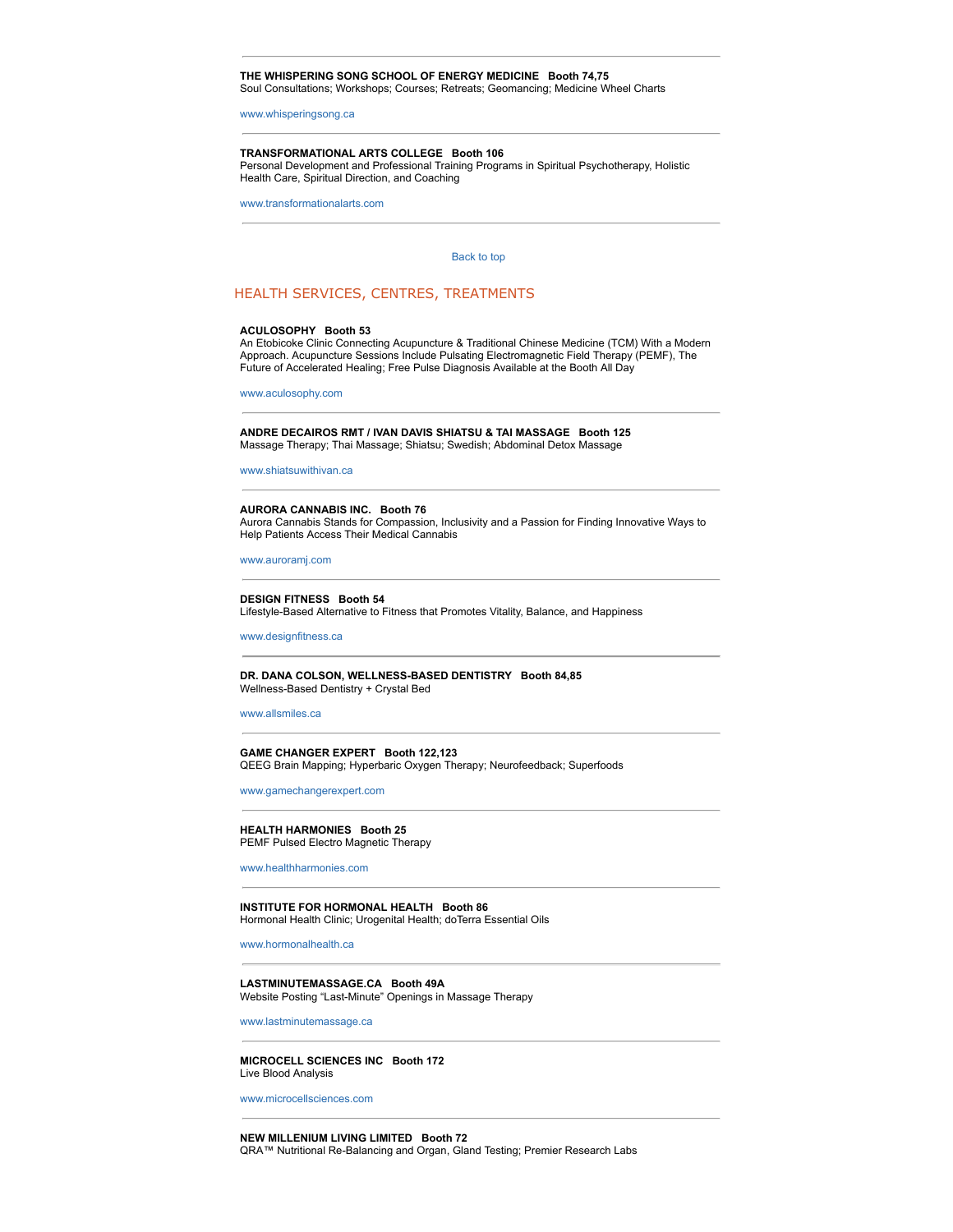www.bgangel.com

#### **RED PAW HEALTH SERVICES Booth 94**

Computerized Electro-Dermal Screening for Food Sensitivities, Nutritional Deficiencies, Hormonal Imbalances, and Toxic Metal Detection

www.redpaw.net

# **ROSEDALE WELLNESS CENTRE Booth 50**

Free Posture Check and Referral to a Health Practitioner Near You

www.rosedalewellness.com

#### **THE HEALING LOTUS Booth 59**

Registered Massage Therapy Services: Massage; Stretching; Diaphragmatic Breathing; Thai Massage; Functional Range Conditioning; Mindful Equipose Techniques

www.thehealinglotus.ca

**TOKYO SHIATSU CLINIC LTD. Booth 101** Shiatsu, Tuina, Counselling and Treatment

www.tokyoshiatsu.com

**TRANSENSE HEALING ARTS HOLISTIC CENTRE Booth 65** Holistic Therapies; Amethyst Bio Mat; Reiki; Yoga Therapy; Body Talk; Sacred England Retreat 2018; Prize Draw; Mini Sessions

www.transense.ca

**TRANSFORM CHIROPRACTIC Booth 69** Free Computerized Spinal and Posture Assessment

www.transformchiropractic.com

**VITA BRAIN & BODY Booth 95** Brain-Based Chiropractic Clinic

www.vitahealthclinic.com

#### **VITALITY ASSURANCE VACATIONS Booth 102**

Mini Vacations at Georgian Bay's Cranberry Village: Spa, Dine, Ski, and Golf at the 1st Audubon Society Certified Golf Course in Canada

www.cranberryvillage.ca

#### **YOGI EMMANUELLE Booth 37** Reiki Energy Healing, Card Readings

www.yogiemmanuelle.com

Back to top

# ANTI-AGING, SKIN & BODY CARE, AROMATHERAPY

#### **AKITA NATURAL SKIN CARE Booth 115** Akita All natural Rose Water, Rose Oil, and Skin Care

www.akitacanada.ca

#### **ALL NATURALS COSMETICS INC. Booth 82** Shea Butter, Argan Oil and Essential Oils

www.allnaturalscosmetics.ca

#### **ARBOR CERTIFIED ORGANIC SKINCARE Booth 129**

Manufacturer of Skincare Products Formulated with Antioxidant-Rich Superfoods to Nourish the Skin

www.iamarbor.com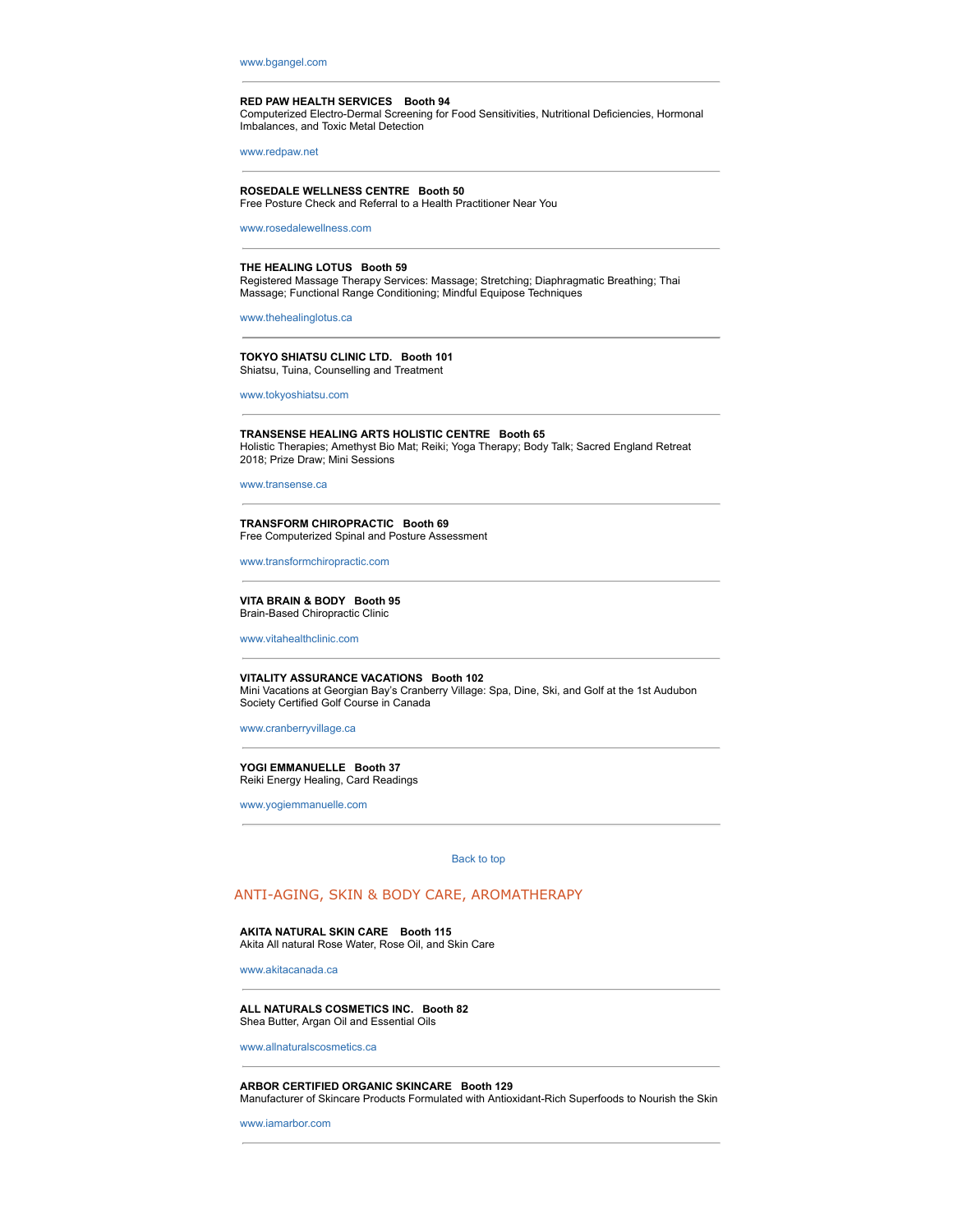#### **BLACK TO EDEN Booth 18**

Tiger Nut Baobab Powder Products; Moringa Seed and Powder; Dawa Bawa Powder; Muscadine Grape Products; Black Soaps; Shea Butter with Essential Oils; African Drums

www.blacktoeden.com

**CRATE 61 ORGANICS Booth 157** Vegan Bar Soap; Organic Lip Balms; Organic Body Butters

www.crate61.com

#### **JAPAN BEAUTY IMAGES INC. Booth 111** Natural Skin and Hair Care by Sakuya and Chons; Organic Essential Oil Blend

www.japanbeauty.ca

#### **NIU BODY Booth 233** Natural, Vegan Skincare

www.niubody.com

#### **OILBLENDS / NATUREL HAIR & BODY Booth 240**

Organic and Natural Oils, Butters, Soaps and Essential Oils for Hair, Scalp and Skin; Specialty Oils for Skin Disorders; Natural Pain Relief; Uncle Benney's; Oda; Soaps That Heal; Naturel

www.OilBlendsproducts.com

**SEAFLORA SKINCARE INC. Booth 103** Organic Seaweed Skincare line for face, body & anti-aging from Vancouver Island

www.seafloraskincare.com

**SOLFUL INC. Booth 156** All Natural Healing Balms, Lotions and Tub Teas for all Skin Types and Needs: Eczema, Rashes, Burns, Cuts, Sore Muscles

www.solful.ca

#### **YOUNG LIVING ESSENTIAL OILS Booth 78,79,80,81** Young Living Essential Oils & Products

www.youngliving.com

#### Back to top

# COUNSELLING, PERSONAL GROWTH & RETREATS

#### **ANCIENT PSYCHIC Booth 33**

Clairvoyant, Life Coach, Healer; Reader and Spiritual Advisor

www.ancientpsychic.com

#### **ART OF BIM / ERIK VALDMAN Booth 48**

Karma Diagnosis; Stress; Anxiety; Sleep Evaluation and Guidance

www.erikvaldman.com

#### **AURA PHOTOS BY FIRST STAR Booth 1,2**

Advanced Kirlian Aura and Chakra Photos; Free Detailed, Personalized Aura & Chakra Report

fsauraphotos.com

#### **CENTRE OF CIRCLE WISDOM Booth 28**

Energy Medicine Program; Shamanic Healing; Mother Earth Spirituality; Sacred Travel and Retreats

www.circlewisdom.ca

#### **CLEARLY CONSCIOUS Booth 58**

Sound based tools of transformation designed to assist you on your journey of consciousness and help change the lens through which you see your world simply by listening. Products include: voice analysis, personal frequencies, award winning structured water and Scalar IQubes.

www.clearlyconscious.ca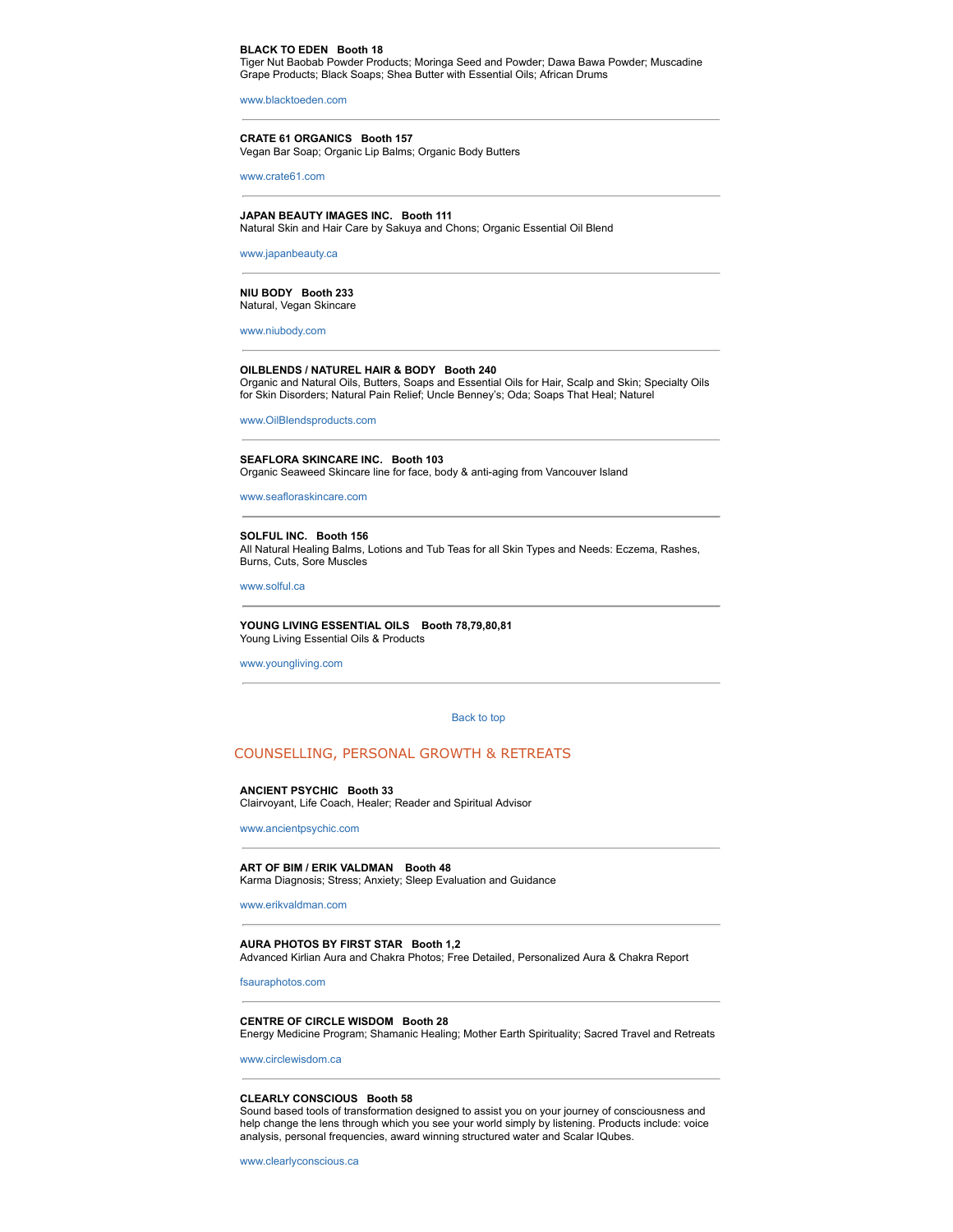#### **KARMIC DNA LIFE PURPOSE DISCOVERY Booth 67**

Bioenergy Therapy, Utilizing Karmic DNA to Reshape Awareness of the Authentic Self, Teaches How to Overcome Challenges, Restores Health and Success in Life

www.KarmicDNA.com

#### **LISA SIDOROWICZ INTERNATIONAL Booth 68** Core Belief Engineering Counselling

www.thecore.ca

#### **LUKENOSIS HYPNOSIS Booth 66A** FREE Hypnosis Demos At Our Booth

www.lukenosis.com

#### **LUMINOUS ENERGETIC PATHWAYS SACRED CENTRE Booth 61** Energy Work; Indigenous Healer; Medical Qigong; CDs

www.luminousenergeticpathways.com

# **MISTY RIVER INTRODUCTIONS Booth 11A** Long-Term Matchmaking Service

www.mistyriverintros.com

#### **OPEN SKY CAFE Booth 10** Spiritual Readings; Healing

www.openskyglobal.com

#### **RED CHAIR HYPNOSIS Booth 71** Customized Client-Centred Hypnotherapy & Solutions-Focused Coaching Programs

www.redchairhypnosis.com

#### **THE F.I.X. CODE Booth 55** New, powerful, effective alternative to talk therapy

www.thefixcode.com

#### **UBEROI IDEAS Booth 29** Intuitive, Psychic Readings

#### Back to top

# HEALING JEWELLERY & STONES, CRAFTS, ECO-CLOTHING

#### **HAMSA HEAVEN Booth 6**

Handcrafted, Designed and Printed Canadian-Made Yoga Inspired Clothing, with Crystal Healing Products and Malas

www.hamsaheaven.com

#### **ALICJA CENTRE OF WELL-BEING Booth 22**

Dowsing Rods; Pendulums; Neutralizers; EMF Protection; Pyramids; Vibrational Jewellery; Talismans & Amulets

www.intuitivedowsing.com

#### **AMBERSOUL Booth 42,43**  Sacred Russian Stone Shungite; Sacred Geometry Pendants; Pyramids; Spheres

www.shungitecanada.com

#### **ATLAS TROVE Booth 20**

Botanic and Crystal Designs

**CASA RELIEF Booth 13**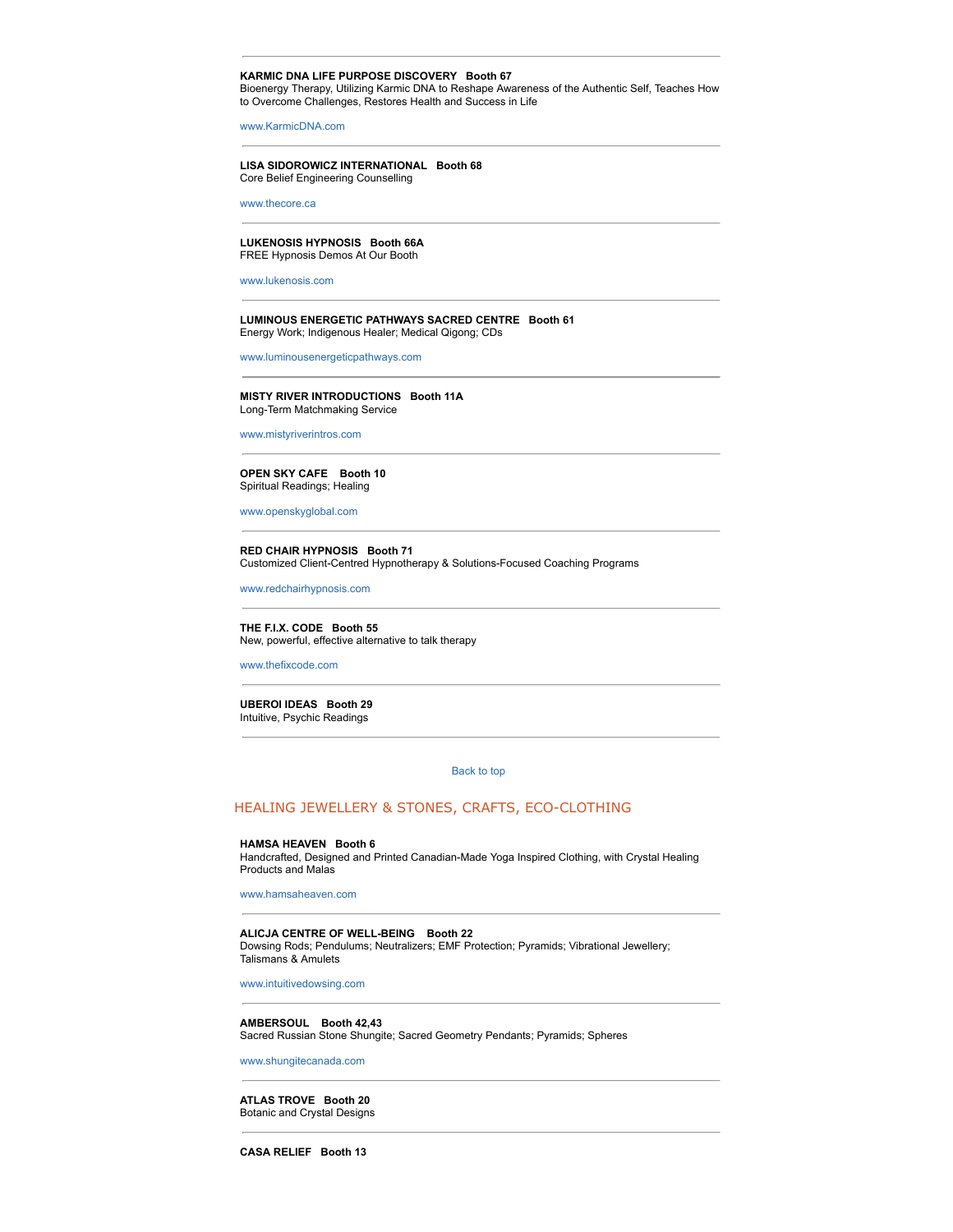Fair trade, Organic Alpaca Shawls and Organic Clothing. Proceeds go to Education Programs in Nicaragua

www.casarelief.com

#### **DESIGNS BY NATURE GEMS Booth 7A**

Artistic Healing Crystal and Meditative Jewellery; Handmade in Toronto with Reiki-Infused Energy and Love; Free Custom Consultations Concerning Required Healing Crystals or Crystal Combinations

www.designsbynaturegems.com

#### **ECOLIFE TRADE Booth 5**

Toys, Socks, Mittens, Organic Woollen Blankets, Shoes, and Ponchos

www.etsy.com/ca/shop/Myecofriendlyshop

#### **ECOLOVE Booth 12A**

Designs Eco-Friendly Women's Wear made with Organic Hemp & Cotton, Hand-Dyed

www.ecolove.shop

#### **ELEMENT EARTH Booth 88**

Semi-Precious Stone Jewellery; Meditation Stress Relieving Spin Bands; Metaphysical Reiki Objects; Love Is In The Air Oils

#### **FRIENDLY CRYSTALS Booth 16**

Healing Crystals; Tumbles; Natural Minerals; Gemstone Jewellery and Accessories; Orgone Pyramids

www.friendlycrystals.com

#### **iSOLA JEWELLERY Booth 26**

High Vibration Jewelry for Body, Mind, and Soul, Beaded in the Fibonacci Sequence, Using Natural and Semiprecious Stones, Crystals, Sterling Silver, Gold and Shunguite

www.iloveisola.com

#### **LAILA GODDESS Booth 99**

Gorgeous, Flattering, Comfortable, Lifestyle-Friendly Fashion Made From Original Hand-Printed Luxury Fabrics, Designed for Real Women in Real Sizes

www.lailagoddess.com

#### **LITIOS CANADA INC. Booth 21** Litios Light Crystals – Highly Energized Light Tools Infused by Archangels and Ascended Masters

www.litios.ca

#### **OMG STUDS Booth 234** Handmade Wooden Earrings and Pendants

www.omgstuds.com

#### **STERLING STONES Booth 40** Healing Gemstone Jewelry; Designs by Monica

**THE CAMEL COMPANY OF CANADA Booth 23,24** Camel and Yak Wool Products; Egyptian and Turkish Accessories

www.camelcompany.ca

#### **TREASURE OF TIBET Booth 8,9**

Meditation Hand-Made Woollen Blankets and Shawls; Singing Bowls; Jewellery; Hats, Mittens, Bags, Jackets, Slippers; Rayon Apparel

www.treasureoftibet.com

Back to top

BOOKS, MAGAZINES, MUSIC, MEDIA